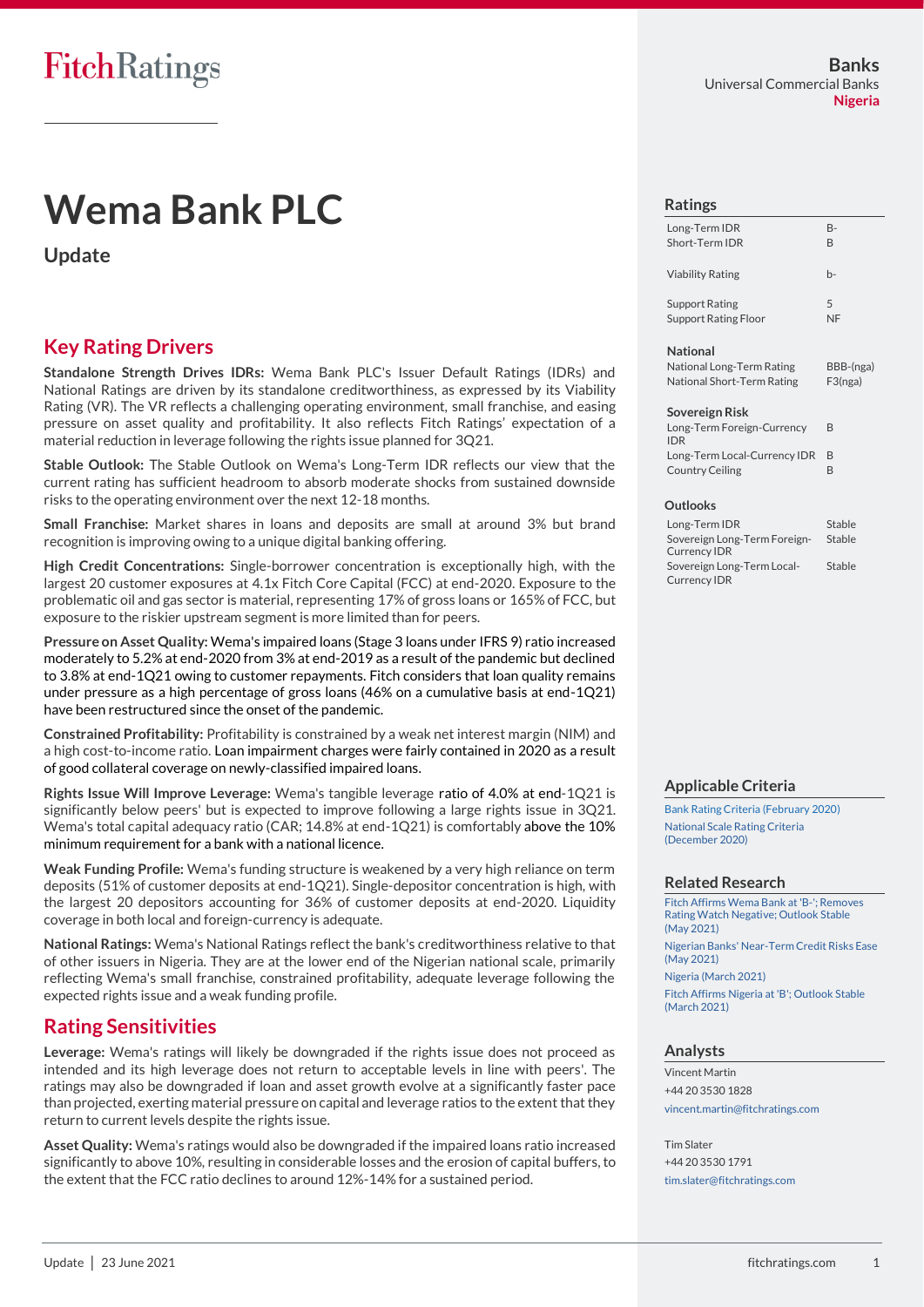### **Ratings Navigator Wema Bank PLC**

| <b>ESG Relevance:</b> |  |  |  |  |  |  |  |  |  |  |
|-----------------------|--|--|--|--|--|--|--|--|--|--|
|-----------------------|--|--|--|--|--|--|--|--|--|--|

**Banks**

| <b><i>INGING DAIR LU</i></b><br>$-00$ were range. |                           |             |                        |          |                          |                      |                             | <b>The Common</b>            |                        | <b>Ratings Navigator</b>             |              |              |
|---------------------------------------------------|---------------------------|-------------|------------------------|----------|--------------------------|----------------------|-----------------------------|------------------------------|------------------------|--------------------------------------|--------------|--------------|
|                                                   | Operating<br>Management & |             |                        |          | <b>Financial Profile</b> |                      |                             |                              |                        | <b>Support Rating Issuer Default</b> |              |              |
|                                                   | Peer Ratings              | Environment | <b>Company Profile</b> | Strategy | <b>Risk Appetite</b>     | <b>Asset Quality</b> | Earnings &<br>Profitability | Capitalisation &<br>Leverage | Funding &<br>Liquidity | <b>Viability Rating</b>              | <b>Floor</b> | Rating       |
| aaa                                               |                           |             |                        |          |                          |                      |                             |                              |                        | aaa                                  | AAA          | AAA          |
| $aa+$                                             |                           |             |                        |          |                          |                      |                             |                              |                        | $aa+$                                | $AA+$        | $AA+$        |
| aa                                                |                           |             |                        |          |                          |                      |                             |                              |                        | aa                                   | AA           | AA           |
| aa-                                               |                           |             |                        |          |                          |                      |                             |                              |                        | aa-                                  | AA-          | AA-          |
| $a+$                                              |                           |             |                        |          |                          |                      |                             |                              |                        | $a+$                                 | $A+$         | A+           |
| $\mathbf{a}$                                      |                           |             |                        |          |                          |                      |                             |                              |                        | $\mathbf{a}$                         | А            | А            |
| $a-$                                              |                           |             |                        |          |                          |                      |                             |                              |                        | $a-$                                 | А-           | А-           |
| bbb+                                              |                           |             |                        |          |                          |                      |                             |                              |                        | bbb+                                 | BBB+         | BBB+         |
| bbb                                               |                           |             |                        |          |                          |                      |                             |                              |                        | bbb                                  | <b>BBB</b>   | <b>BBB</b>   |
| bbb-                                              |                           |             |                        |          |                          |                      |                             |                              |                        | bbb-                                 | BBB-         | BBB-         |
| $bb+$                                             |                           |             |                        |          |                          |                      |                             |                              |                        | $bb+$                                | BB+          | BB+          |
| bb                                                |                           |             |                        |          |                          |                      |                             |                              |                        | bb                                   | <b>BB</b>    | <b>BB</b>    |
| bb-                                               |                           |             |                        |          |                          |                      |                             |                              |                        | bb-                                  | BB-          | BB-          |
| $b+$                                              |                           |             |                        |          |                          |                      |                             |                              |                        | $b+$                                 | $B+$         | $B+$         |
| $\mathbf b$                                       |                           |             |                        |          |                          |                      |                             |                              |                        | $\mathbf{b}$                         | B            | B            |
| b-                                                |                           |             |                        |          |                          |                      |                             |                              |                        | b-                                   | B-           | Stable<br>B- |
| $ccc+$                                            |                           |             |                        |          |                          |                      |                             |                              |                        | $ccc+$                               | CCC+         | CCC+         |
| ccc                                               |                           |             |                        |          |                          |                      |                             |                              |                        | ccc                                  | CCC          | ccc          |
| CCC-                                              |                           |             |                        |          |                          |                      |                             |                              |                        | CCC-                                 | CCC-         | CCC-         |
| cc                                                |                           |             |                        |          |                          |                      |                             |                              |                        | cc                                   | <b>CC</b>    | cc           |
| C                                                 |                           |             |                        |          |                          |                      |                             |                              |                        | $\mathbf{C}$                         | C            | C.           |
|                                                   |                           |             |                        |          |                          |                      |                             |                              |                        |                                      | NF.          | D or RD      |

### **Sovereign Support Assessment**

| <b>Support Rating Floor</b>                                               |          |                | Value     |
|---------------------------------------------------------------------------|----------|----------------|-----------|
| Typical D-SIB SRF for sovereign's rating level (assuming high propensity) | B        |                |           |
| Actual country D-SIB SRF                                                  |          |                | <b>NF</b> |
| <b>Support Rating Floor:</b>                                              |          |                | <b>NF</b> |
| <b>Support Factors</b>                                                    | Positive | <b>Neutral</b> | Negative  |
| Sovereign ability to support system                                       |          |                |           |
| Size of banking system relative to economy                                |          |                |           |
| Size of potential problem                                                 |          |                |           |
| Structure of banking system                                               |          |                |           |
| Liability structure of banking system                                     |          |                |           |
| Sovereign financial flexibility (for rating level)                        |          |                |           |
| Sovereign propensity to support system                                    |          |                |           |
| Resolution legislation with senior debt bail-in                           |          |                |           |
| Track record of banking sector support                                    |          |                |           |
| Government statements of support                                          |          |                |           |
| Sovereign propensity to support bank                                      |          |                |           |
| Systemic importance                                                       |          |                |           |
| Liability structure of bank                                               |          |                |           |
| Ownership                                                                 |          |                |           |
| Specifics of bank failure                                                 |          |                |           |

|                                    | <b>Bar Chart Legend</b> |                 |                                           |  |  |  |  |  |
|------------------------------------|-------------------------|-----------------|-------------------------------------------|--|--|--|--|--|
|                                    |                         |                 | Vertical bars - VR range of Rating Factor |  |  |  |  |  |
| Bar Colors – Influence on final VR |                         |                 |                                           |  |  |  |  |  |
| Higher influence                   |                         |                 |                                           |  |  |  |  |  |
|                                    | Moderate influence      |                 |                                           |  |  |  |  |  |
|                                    |                         | Lower influence |                                           |  |  |  |  |  |
| Bar Arrows – Rating Factor Outlook |                         |                 |                                           |  |  |  |  |  |
| ⇑                                  | Positive                |                 | Negative                                  |  |  |  |  |  |
| ſt                                 | Evolving                | $\Box$          | Stable                                    |  |  |  |  |  |

#### **High Propensity to Support; Weak Ability**

Fitch considers the authorities' propensity to support the Nigerian banking system to be high and there is a record of recent support across the sector. However, we believe that sovereign support for commercial banks cannot be relied on given Nigeria's weak ability to support, particularly in foreign currency (FC). The Support Rating Floors of all commercial banks are at 'No Floor' and all Support Ratings are at '5', reflecting our view that senior creditors cannot rely on receiving full and timely extraordinary support from the authorities should a bank become non-viable.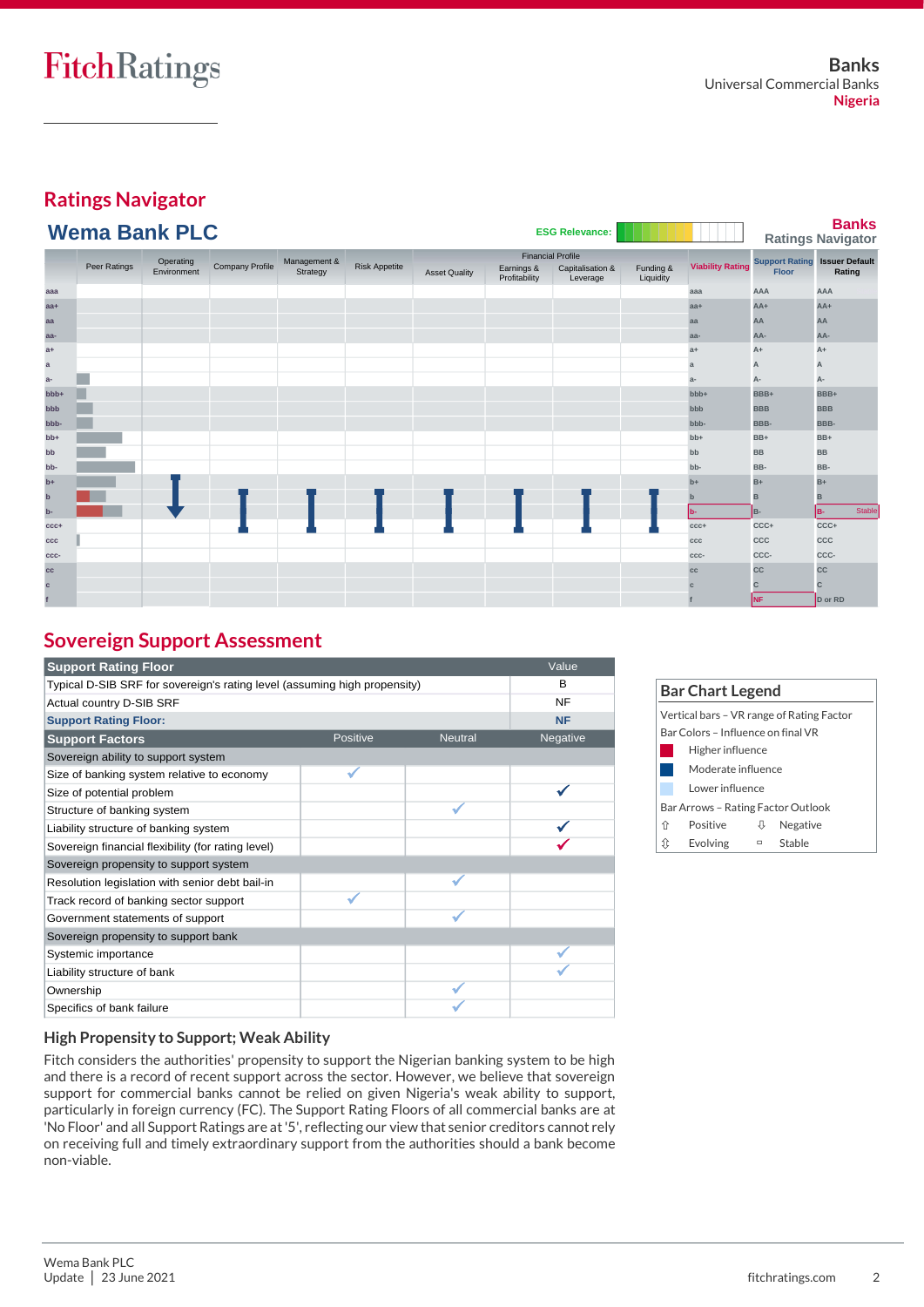### **Significant Changes**

#### **Rating Watch Negative Removed**

The removal of the Rating Watch Negative (RWN) on Wema's IDRs, VR, and National Ratings in May 2021 reflects Fitch's expectation that, having recently received shareholder approval, plans for a significant rights issue in 3Q21 will likely proceed as intended and improve capitalisation and leverage to more acceptable levels. Following the rights issue, we expect Wema's tangible leverage ratio to increase from 4.0% at end-1Q21 to over 7%, which is more consistent with peers'. This follows the recent approval of the resolution to raise additional capital at the bank's annual general meeting, the commitment from its largest shareholders to participate in the rights issue, and the start of the regulatory approval process.

The removal of the RWN also reflects our view that loan and asset growth will evolve at a slower pace than in recent years, and that near-term risks to the bank's financial profile from the economic fallout of the pandemic have receded.

#### **Easing of Operating Environment Pressures**

Operating conditions are gradually stabilising with banks performing better than anticipated in 2020. Our baseline scenario is that business volumes and earnings will rebound in 2021, with Nigeria's (B/Stable) economy forecast to grow by 1.9% compared to a decline of 1.8% in 2020. The stabilisation of oil prices is also positive and a pick-up in economic activity after the lockdown means near-term pressures on banks' operating environment have eased. However, downside risks linger, with banks still exposed to FC shortages, further currency devaluation, rising inflation and regulatory intervention by the Central Bank of Nigeria (CBN).

The biggest risk to Nigeria and the banks' recovery path is a material worsening in the Covid-19 crisis considering the potential for a new wave and the slow pace of the vaccination programme.

Under our baseline, we assume loan growth of 10% in 2021, reflecting pent-up credit demand, currency devaluation (around 40% of sector loans are in USD) and a regulatory push for banks to increase lending to priority sectors. Loan growth will also come from a strategic shift towards consumer lending, with many banks investing in, and rolling out, digital channels. Asset quality deterioration was contained in 2020 owing to the loan moratoriums and other support measures from the authorities.

As support measures expire, we expect the sector impaired loan ratio to rise to around 10% by end-2021, which would still be significantly lower than in previous crises. Most new impaired loans will come from the SME segment given the extent of the economic shock on businesses.

Current oil prices are supportive of banks' asset quality as they take pressure off the upstream sector, a traditionally problematic sector when prices and production drop. Oil-related loans form around 30% of sector loans. Early indications show that most customers benefiting from moratoriums resumed payments in 2021.

Rising credit costs, slow growth, rate cuts and regulatory caps on fees depressed earnings and profitability last year. While performance metrics are unlikely to return to pre-pandemic levels for at least another two years, we believe banks will remain profitable in 2021 with a rebound in core revenue, even though loan impairment charges are likely to remain elevated. A rate rise is likely in 2021, which would support higher margins.

We also believe net interest income will continue to benefit from renewed volume growth, a persistent low cost of funding (owing to abundant liquidity) and the increase in yields on government securities. Non-interest income will remain healthy, benefiting from stronger credit and digital banking related fees, still strong trading income and currency translation gains. Adequate capital, funding and liquidity will continue to underpin banks' credit fundamentals.

Since October 2020, most Nigerian banks' ratings have been on Stable Outlook, reflecting headroom at the current rating level to absorb moderate shocks from the still challenging and volatile operating environment.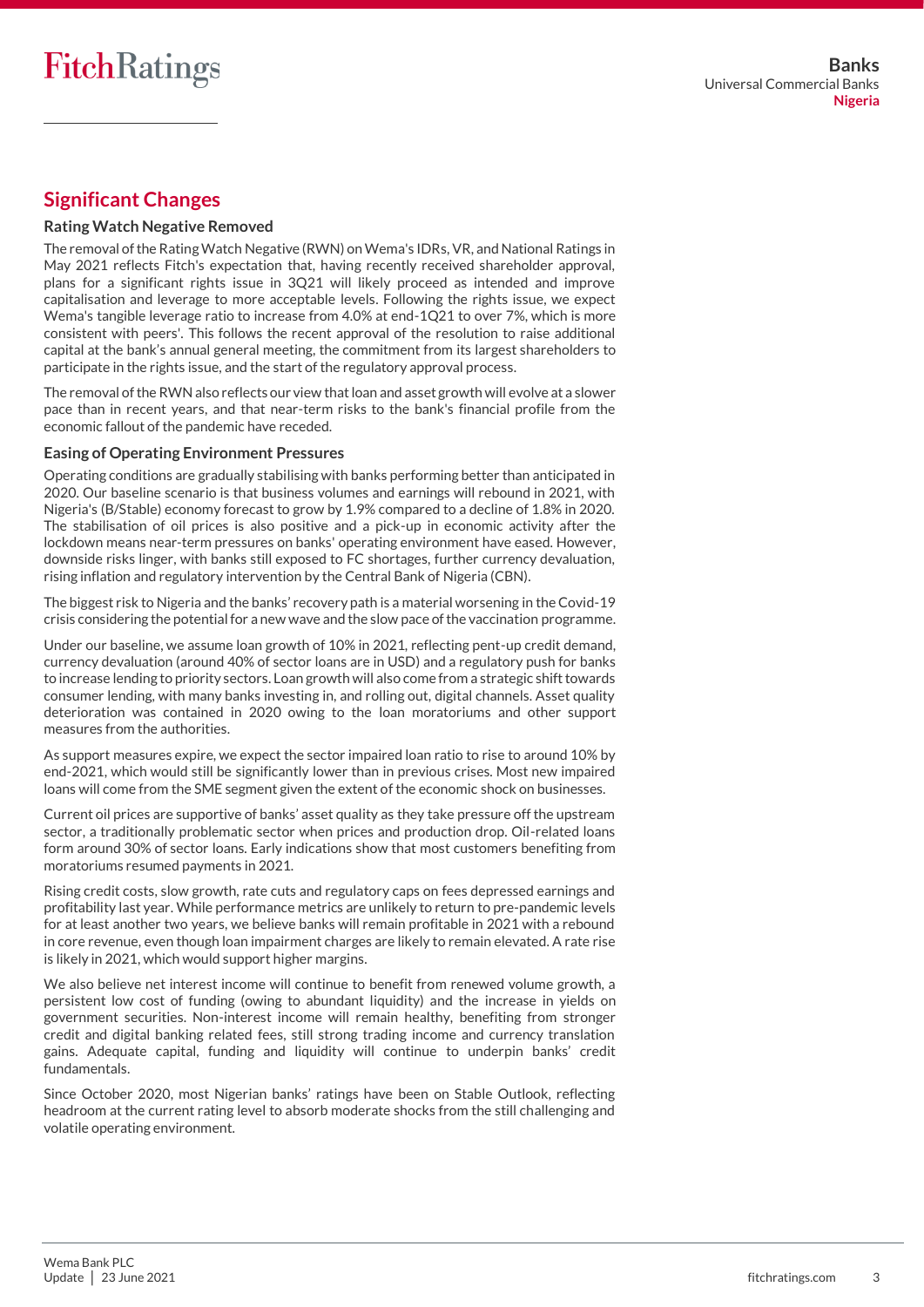### **Summary Financials and Key Ratios**

|                                              |                  | 31 Mar 2021            | 31 Dec 2020             | 31 Dec 2019             | 31 Dec 2018                     | 31 Dec 2017              |
|----------------------------------------------|------------------|------------------------|-------------------------|-------------------------|---------------------------------|--------------------------|
|                                              | 3 Months - 1st   | 3 Months - 1st         |                         |                         |                                 |                          |
|                                              | Quarter          | Quarter                | <b>Year End</b>         | <b>Year End</b>         | <b>Year End</b>                 | <b>Year End</b>          |
|                                              | <b>USDm</b>      | <b>NGNb</b>            | <b>NGNb</b>             | <b>NGNb</b>             | <b>NGNb</b>                     | <b>NGNb</b>              |
|                                              | <b>Unaudited</b> | <b>Unaudited</b>       | Audited-<br>Unqualified | Audited-<br>Unqualified | Audited -<br><b>Unqualified</b> | Audited -<br>Unqualified |
| <b>Summary Income Statement</b>              |                  |                        |                         |                         |                                 |                          |
| Net interest and dividend income             | 23               | 8.8                    | 30.9                    | 26.1                    | 27.0                            | 19.9                     |
| Net fees and commissions                     | 7                | 2.6                    | 8.5                     | 8.1                     | 6.6                             | 5.6                      |
| Other operating income                       | $\mathbf{1}$     | 0.5                    | 7.0                     | 15.9                    | 7.3                             | 6.3                      |
| Total operating income                       | 31               | 11.8                   | 46.4                    | 50.0                    | 40.9                            | 31.9                     |
| Operating costs                              | 27               | 10.1                   | 36.1                    | 37.3                    | 32.6                            | 26.8                     |
| Pre-impairment operating profit              | 4                | 1.7                    | 10.3                    | 12.7                    | 8.3                             | 5.1                      |
| Loan and other impairment charges            | $\mathbf{1}$     | 0.2                    | 5.6                     | 6.1                     | 3.5                             | 2.2                      |
| Operating profit                             | $\overline{4}$   | 1.5                    | 4.7                     | 6.6                     | 4.8                             | 3.0                      |
| Other non-operating items (net)              | 0                | 0.0                    | 1.3                     | 0.2                     | 0.0                             | 0.1                      |
| Tax                                          | $\mathbf{1}$     | 0.2                    | 1.4                     | 1.6                     | 1.5                             | 0.8                      |
| Net income                                   | 3                | 1.3                    | 4.6                     | 5.2                     | 3.3                             | 2.3                      |
| Other comprehensive income                   | 0                | 0.0                    | 0.6                     | 0.5                     | 0.0                             | 0.1                      |
| Fitch comprehensive income                   | 3                | 1.3                    | 5.2                     | 5.7                     | 3.3                             | 2.4                      |
|                                              |                  |                        |                         |                         |                                 |                          |
| <b>Summary Balance Sheet</b>                 |                  |                        |                         |                         |                                 |                          |
| Assets                                       |                  |                        |                         |                         |                                 |                          |
| Gross Ioans                                  | 1,009            | 382.8                  | 375.0                   | 301.4                   | 261.6                           | 220.1                    |
| - of which impaired                          | 38               | 14.5                   | 19.5                    | 9.1                     | 13.1                            | 2.5                      |
| Loan loss allowances                         | 40               | 15.1                   | 15.0                    | 12.1                    | 9.4                             | 4.2                      |
| Net loans                                    | 969              | 367.7                  | 360.1                   | 289.2                   | 252.2                           | 215.8                    |
| Interbank                                    | 94               | 35.7                   | 28.9                    | 30.6                    | 18.1                            | 1.2                      |
| Derivatives                                  | n.a.             | n.a.                   | n.a.                    | n.a.                    | n.a.                            | n.a.                     |
| Other securities and earning assets          | 545              | 206.8                  | 211.3                   | 177.1                   | 92.2                            | 69.9                     |
| Total earning assets                         | 1,608            | 610.2                  | 600.2                   | 496.9                   | 362.6                           | 287.0                    |
| Cash and due from banks                      | 961              | 364.6                  | 326.3                   | 173.4                   | 82.7                            | 58.4                     |
| Other assets                                 | 159              | 59.8                   | 53.0                    | 45.5                    | 43.5                            | 42.2                     |
| Total assets                                 | 2,726            | 1,034.6                | 979.5                   | 715.9                   | 488.8                           | 387.5                    |
|                                              |                  |                        |                         |                         |                                 |                          |
| <b>Liabilities</b>                           |                  |                        |                         |                         |                                 |                          |
| Customer deposits                            | 2,096            | 795.5                  | 804.9                   | 577.3                   | 369.2                           | 254.5                    |
| Interbank and other short-term funding       | 152              | 57.8                   | n.a.                    | 3.6                     | 0.0                             | 42.1                     |
| Other long-term funding                      | 190              | 71.9                   | 73.5                    | 48.8                    | 45.4                            | 23.9                     |
| Trading liabilities and derivatives          | n.a.             | n.a.                   | n.a.                    | n.a.                    | n.a.                            | n.a.                     |
| <b>Total funding</b>                         | 2,438            | 925.2                  | 878.4                   | 629.7                   | 414.6                           | 320.5                    |
| Other liabilities                            | 129              | 48.9                   | 42.0                    | 31.0                    | 23.3                            | 17.4                     |
| Preference shares and hybrid capital         | n.a.             | n.a.                   | n.a.                    | n.a.                    | n.a.                            | 0.0                      |
| Total equity                                 | 159              | 60.4                   | 59.1                    | 55.2                    | 50.9                            | 49.6                     |
| Total liabilities and equity                 | 2,726            | 1,034.6                | 979.5                   | 715.9                   | 488.8                           | 387.5                    |
| Exchange rate                                |                  | <b>USD1 = NGN379.5</b> | $USD1 = NGN381$         |                         | USD1 = NGN307 USD1 = NGN306.31  | $USD1 = NGN305.5$        |
| Source: Fitch Ratings, Fitch Solutions, Wema |                  |                        |                         |                         |                                 |                          |
|                                              |                  |                        |                         |                         |                                 |                          |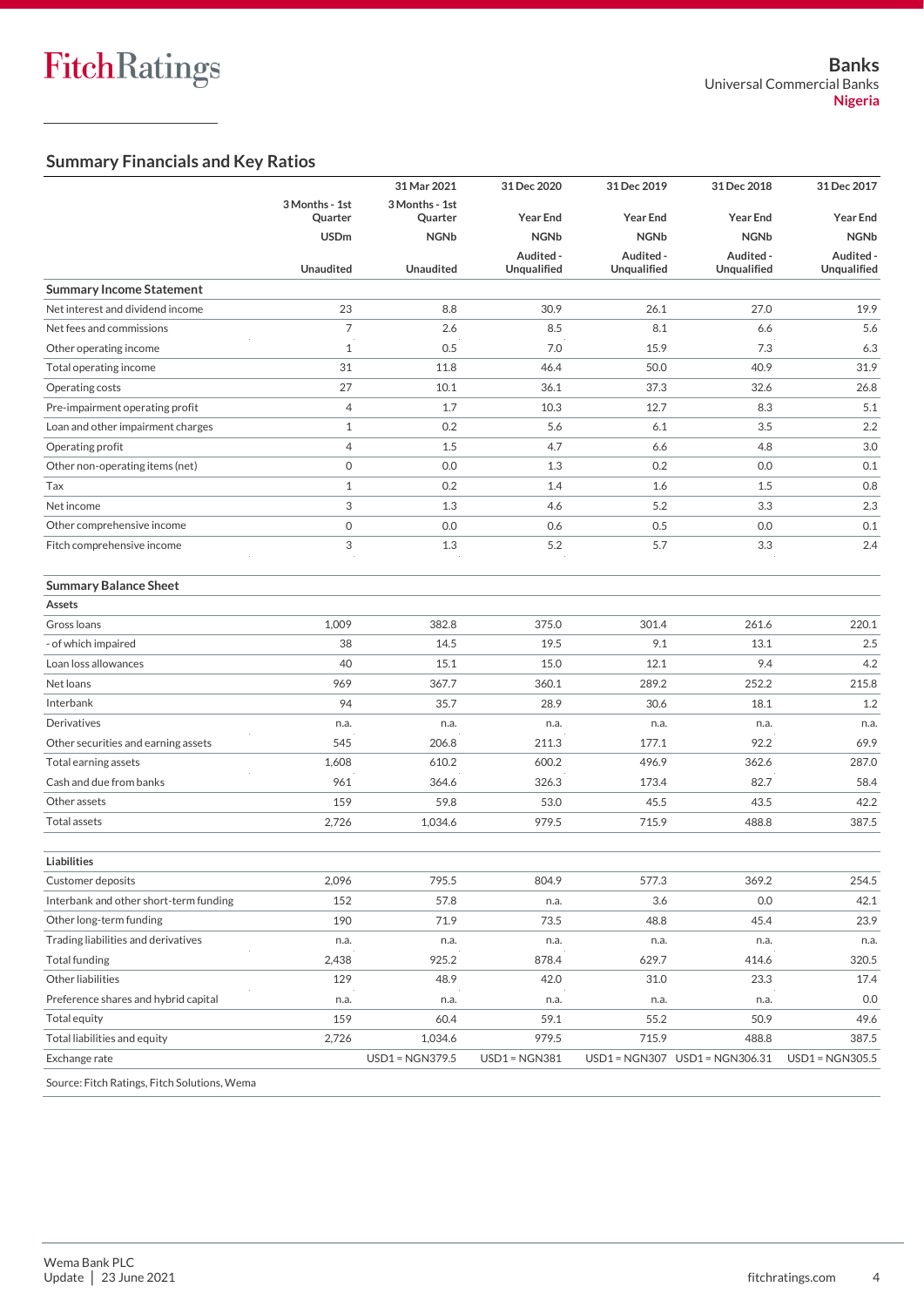### **Summary Financials and Key Ratios**

|                                              | 31 Mar 2021 | 31 Dec 2020 | 31 Dec 2019 | 31 Dec 2018 | 31 Dec 2017 |
|----------------------------------------------|-------------|-------------|-------------|-------------|-------------|
| Ratios (annualised as appropriate)           |             |             |             |             |             |
| Profitability                                |             |             |             |             |             |
| Operating profit/risk-weighted assets        | 2.2         | 1.7         | 2.7         | 2.5         | 1.7         |
| Net interest income/average earning assets   | 5.9         | 5.9         | 5.9         | 8.3         | 6.8         |
| Non-interest expense/gross revenue           | 85.6        | 77.8        | 74.6        | 79.7        | 83.9        |
| Net income/average equity                    | 8.8         | 8.1         | 9.9         | 6.6         | 4.6         |
| Asset quality                                |             |             |             |             |             |
| Impaired loans ratio                         | 3.8         | 5.2         | 3.0         | 5.0         | 1.2         |
| Growth in gross loans                        | 2.1         | 24.5        | 15.2        | 18.9        | $-4.3$      |
| Loan loss allowances/impaired loans          | 104.5       | 76.7        | 133.4       | 71.6        | 167.2       |
| Loan impairment charges/average gross loans  | 0.2         | 1.3         | 1.4         | 1.3         | 0.9         |
| Capitalisation                               |             |             |             |             |             |
| Common equity Tier 1 ratio                   | n.a.        | n.a.        | n.a.        | n.a.        | n.a.        |
| Fully loaded common equity Tier 1 ratio      | n.a.        | n.a.        | n.a.        | n.a.        | n.a.        |
| Fitch Core Capital ratio                     | 14.4        | 14.2        | 14.1        | 15.7        | 15.8        |
| Tangible common equity/tangible assets       | 4.0         | 4.1         | 5.0         | 6.4         | 7.6         |
| Basel leverage ratio                         | n.a.        | n.a.        | n.a.        | n.a.        | n.a.        |
| Net impaired loans/common equity Tier 1      | n.a.        | n.a.        | n.a.        | n.a.        | n.a.        |
| Net impaired loans/Fitch Core Capital        | $-1.6$      | 11.5        | $-8.7$      | 12.5        | $-6.2$      |
| <b>Funding and liquidity</b>                 |             |             |             |             |             |
| Loans/customer deposits                      | 48.1        | 46.6        | 52.2        | 70.9        | 86.5        |
| Liquidity coverage ratio                     | n.a.        | n.a.        | n.a.        | n.a.        | n.a.        |
| Customer deposits/funding                    | 86.0        | 91.6        | 91.7        | 89.0        | 79.4        |
| Net stable funding ratio                     | n.a.        | n.a.        | n.a.        | n.a.        | n.a.        |
| Source: Fitch Ratings, Fitch Solutions, Wema |             |             |             |             |             |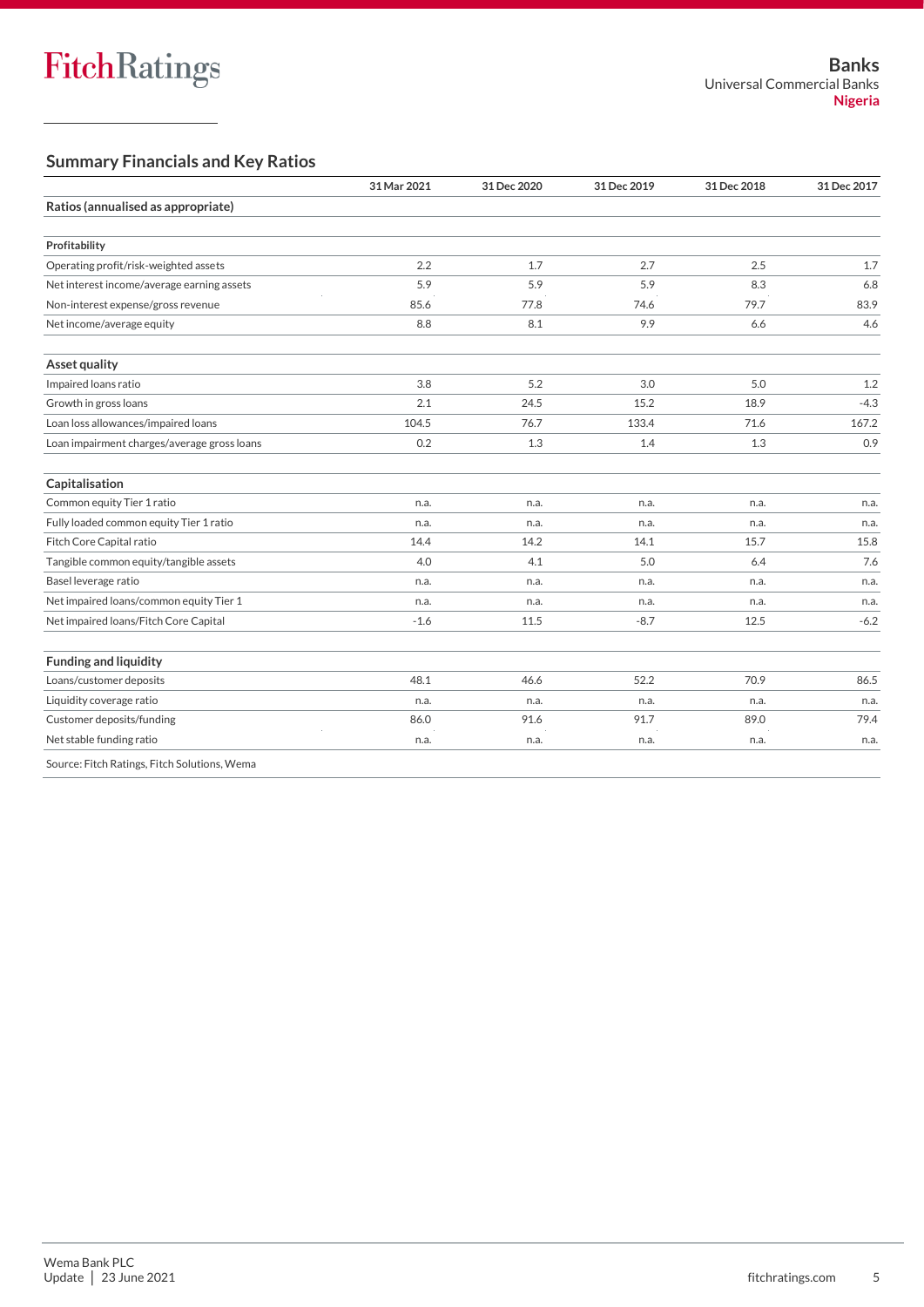### **Environmental, Social and Governance Considerations**

#### **Wema Bank PLC** FitchRatings

 $\overline{2}$ 

1

2

**S Score**

2

sucial pus<br>**practices** 

Operational implementation of strategy

3

3

**G Score**

3

#### **Banks Ratings Navigator Overall ESG Scale**

2 1

#### **Credit-Relevant ESG Derivation**

Wema Bank PLC has 5 ESG potential rating drivers Wema Bank PLC has exposure to compliance risks including fair lending practices, mis-selling, repossession/foreclosure practices, consumer data protection (data security) but this has very low impact on the rating. key driver  $\begin{array}{|c|c|}$  0 driver 0 issues potential driver 5 issues Governance is minimally relevant to the rating and is not currently a driver. 5 4 3

| Environmental (E) |  |
|-------------------|--|
| ______            |  |

**Social (S)**

Human Rights, Community Relations, Access & Affordability Customer Welfare - Fair<br>Messaging, Privacy & Data<br>Security Labor Relations & Practices Employee Wellbeing Exposure to Social Impacts

**General Issues**

**Governance (G)**

Management Strategy Governance Structure Group Structure

**General Issues**

| <b>General Issues</b>                                         | E Score       | <b>Sector-Specific Issues</b>                                                                                                                            | Reference                                                               | E <sub>Sc</sub> |  |
|---------------------------------------------------------------|---------------|----------------------------------------------------------------------------------------------------------------------------------------------------------|-------------------------------------------------------------------------|-----------------|--|
| <b>GHG Emissions &amp; Air Quality</b>                        |               | n.a.                                                                                                                                                     | n.a.                                                                    | 5               |  |
| Energy Management                                             |               | n.a.                                                                                                                                                     | n.a.                                                                    | 4               |  |
| Water & Wastewater Management                                 |               | n.a.                                                                                                                                                     | In.a.                                                                   | 3               |  |
| Waste & Hazardous Materials<br>Management; Ecological Impacts |               | n.a.                                                                                                                                                     | n.a.                                                                    | $\mathfrak{p}$  |  |
| <b>Exposure to Environmental</b><br><b>Impacts</b>            | $\mathcal{P}$ | Impact of extreme weather events on assets and/or operations and<br>corresponding risk appetite & management; catastrophe risk; credit<br>concentrations | Company Profile; Management &<br>Strategy; Risk Appetite; Asset Quality |                 |  |
|                                                               |               |                                                                                                                                                          |                                                                         |                 |  |

Board independence and effectiveness; ownership concentration; protection of creditor/stakeholder rights; legal /compliance risks; business continuity; key person risk; related party transactions Organizational structure; appropriateness relative to business model;

**Sector-Specific Issues**

| core                     | <b>Sector-Specific Issues</b>                                                                                                                       | Reference                                                                          |                | <b>S</b> Scale |
|--------------------------|-----------------------------------------------------------------------------------------------------------------------------------------------------|------------------------------------------------------------------------------------|----------------|----------------|
| $\overline{\mathcal{L}}$ | Services for underbanked and underserved communities: SME and<br>community development programs: financial literacy programs                        | Company Profile; Management &<br>Strategy: Risk Appetite                           | 5              |                |
| 3                        | Compliance risks including fair lending practices, mis-selling,<br>repossession/foreclosure practices, consumer data protection (data<br>security)  | Operating Environment: Company<br>Profile: Management & Strategy: Risk<br>Appetite | $\overline{4}$ |                |
|                          | Impact of labor negotiations, including board/employee compensation<br>and composition                                                              | Company Profile; Management &<br>Strategy                                          | 3              |                |
| 1                        | n.a.                                                                                                                                                | n.a.                                                                               | $\overline{2}$ |                |
| $\overline{\mathcal{L}}$ | Shift in social or consumer preferences as a result of an institution's<br>social positions, or social and/or political disapproval of core banking | Company Profile: Financial Profile                                                 |                |                |

Management & Strategy

Company Profile

Management & Strategy; Earnings & Profitability; Capitalisation & Leverage

**Reference**

| <b>E</b> Scale |  |  |  |  |  |  |
|----------------|--|--|--|--|--|--|
| 5              |  |  |  |  |  |  |
| 4              |  |  |  |  |  |  |
| 3              |  |  |  |  |  |  |
| $\overline{2}$ |  |  |  |  |  |  |
| ٠              |  |  |  |  |  |  |



5 4 3

**G Scale**

| How to Read This Page |  |                                                             |  |
|-----------------------|--|-------------------------------------------------------------|--|
|                       |  | $F \wedge \wedge \cdots \wedge \cdots \wedge \cdots \wedge$ |  |

nt a rating

es<br>n 1 to 5 based on a 15-level color gradation. Red (5) is most relevant and green (1) is least relevant.

5 issues

 $\overline{4}$ 

**The Environmental (E), Social (S) and Governance (G) tables** break out the individual components of the scale. The right-hand box shows the aggregate E,<br>S, or G score. General Issues are relevant across all markets with Sector-<br>Specific Issues unique to a particular industry group. Scores are ass

The Credit-Relevant ESG Derivation table shows the overall ESG score. This credit-Relevance of combined E, S and G issues to the entity's credit relevance of combined E, S and G issues to the entity's credit rating. The t

**Classification** of ESG issues has been developed from Fitch's sector ratings criteria. The General Issues and Sector-Specific Issues draw on the classification standards published by the United Nations Principles for Responsible Investing (PRI) and the Sustainability Accounting Standards Board (SASB).

**Sector references** in the scale definitions below refer to Sector as displayed in the Sector Details box on page 1 of the navigator.

| <b>CREDIT-RELEVANT ESG SCALE</b>                                 |                                                                                                                                                                                                     |  |  |  |
|------------------------------------------------------------------|-----------------------------------------------------------------------------------------------------------------------------------------------------------------------------------------------------|--|--|--|
| How relevant are E. S and G issues to the overall credit rating? |                                                                                                                                                                                                     |  |  |  |
| 5                                                                | Highly relevant, a key rating driver that has a significant impact on<br>the rating on an individual basis. Equivalent to "higher" relative<br>importance within Navigator.                         |  |  |  |
| $\overline{4}$                                                   | Relevant to rating, not a key rating driver but has an impact on the<br>rating in combination with other factors. Equivalent to "moderate"<br>relative importance within Navigator.                 |  |  |  |
| 3                                                                | Minimally relevant to rating, either very low impact or actively<br>managed in a way that results in no impact on the entity rating.<br>Equivalent to "lower" relative importance within Navigator. |  |  |  |
| $\overline{2}$                                                   | Irrelevant to the entity rating but relevant to the sector.                                                                                                                                         |  |  |  |
|                                                                  | Irrelevant to the entity rating and irrelevant to the sector.                                                                                                                                       |  |  |  |

Unless otherwise disclosed in this section, the highest level of ESG credit relevance is a score of 3 Management & Strategy 2 1 **Financial Transparency** opacity; intra-group dynamics; ownership Quality and frequency of financial reporting and auditing processes

'3'. This means ESG issues are credit-neutral or have only a minimal credit impact on the entity, either due to their nature or the way in which they are being managed by the entity. For more information on Fitch's ESG Relevance Scores, visit [www.fitchratings.com/esg.](http://www.fitchratings.com/esg)